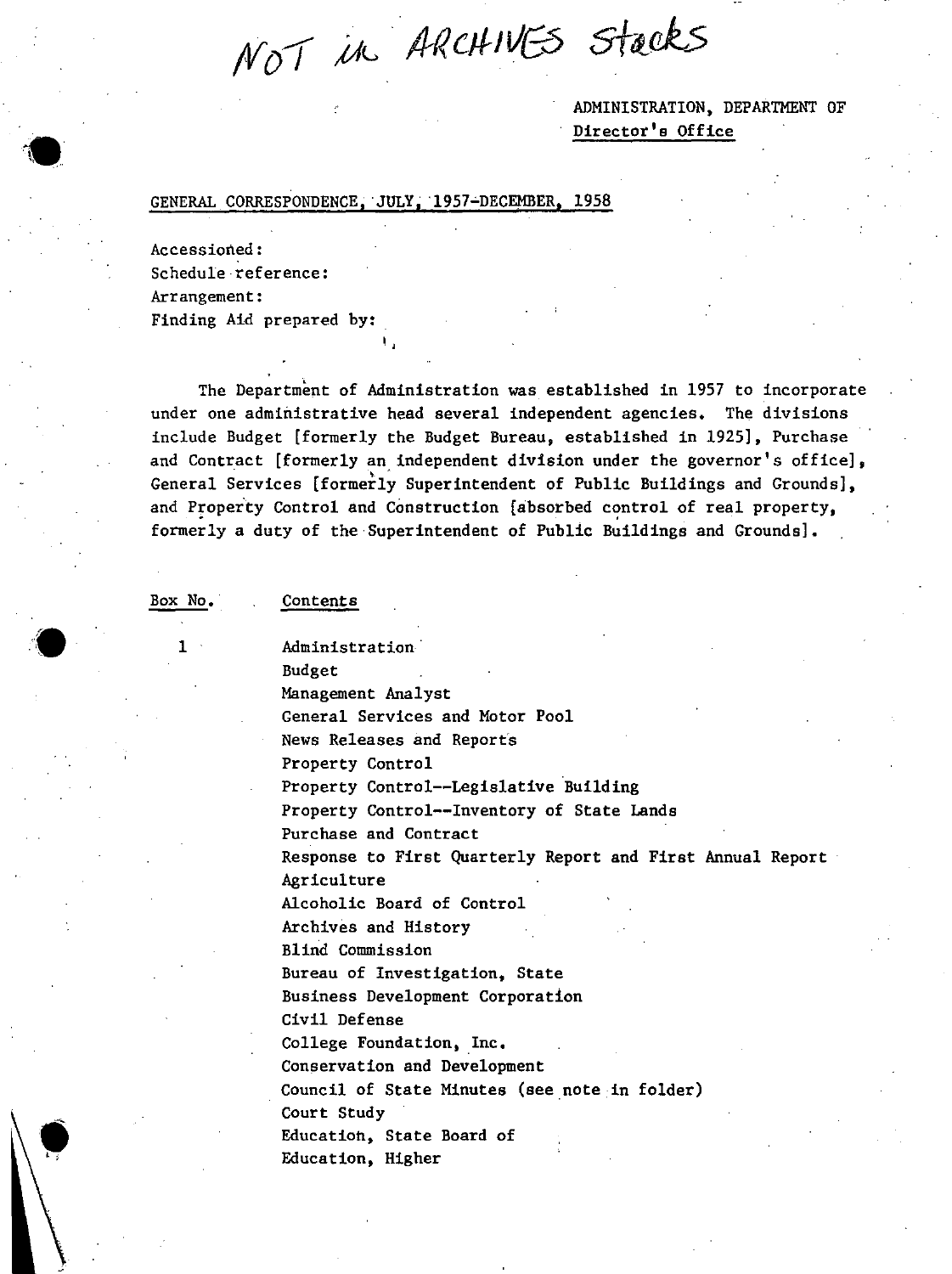## ADMINISTRATION, DEPARTMENT OF Director's Office

"~

### GENERAL CORRESPONDENCE; 'JULY, '1957~DECEMBER, '1958 (Cont'd)

• •

| Box No. | Co |
|---------|----|
|         |    |

### ntents

I (cont'd)

 $\bullet$ 

•

 $\frac{1}{\sqrt{2}}$ 

"

• ,

Health, Board of Highway Commission Hodges, Governor Luther H. Hospitals, Board of Control Institutions of Higher Learning Motor Vehicles and Highway Patrol Museum of Art Old Salem, Inc. Paroles, Board of Personnel, Department of Ports Authority Prisons Revenue Department Secretary of State Timber Project Space Utilization Analysis; Records Management Uniform Accounting Utilities Commission Welfare Department Wildlife Resources Commission

"

. ,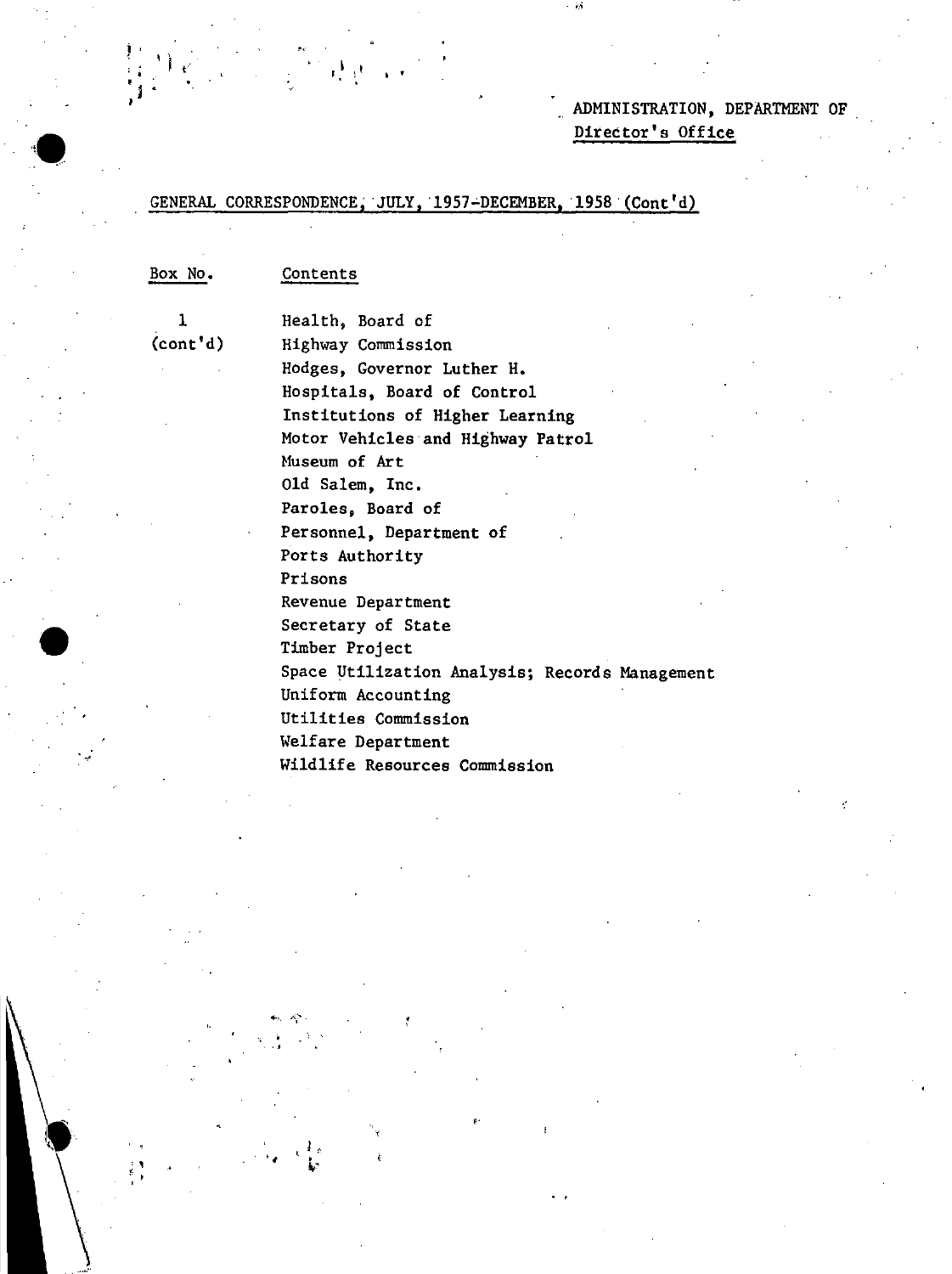## ADMINISTRATION, DEPARTMENT OF Budget Division

 $\overline{\phantom{a}}$ 

#### GENERAL RECORDS, 1923-1957

Accession information: Records of the Budget Bureau were joined with those of the Department of Administration after the latter's formation in 1957. Schedule reference:

Arrangement: See checklist below.

Finding Aid prepared by: Carolyn Green, 1959; revised by Ellen Z. McGrew, 1973.

The Budget Bureau, established in 1925, was authorized to receive monthly reports of expenditures and receipts from state agencies, to grant requests for funds already appropriated, and to submit biennial requests for appropriations to the General Assembly. Prior to 1925 each agency was responsible for handling its own budgetary matters.

The 1931 legislature provided for a Personnel Department to supersede the Salary and Wage Commission [established in 19251. In 1933 Personnel was transferred to the Budget Bureau under the Assistant Director of the Budget. However, with little appropriation or personnel, its work was ineffective from 1933 until 1949 when the legislature enacted legislation for a revitalized Personnel Department. [See Roma S. Cheek, A Preliminary Study of Government Management 'in North Carolina, (Raleigh: Governor's Office, 1950)1

Box No. Contents

1

# Salary and Wage Commission

Job Descriptions, n.d. Minutes, 1925-1929

2

Personnel Department Correspondence, 1931-1933, 1935 Employee Prerequisites, 1949-1950

3

Budget Bureau

Memorandums, 1927-1932 Vouchers, 1925-1927, 1931

Vouchers, Governor's Mansion, 1929-1930

Vouchers, Governor's Mansion, 1930-1931

5

4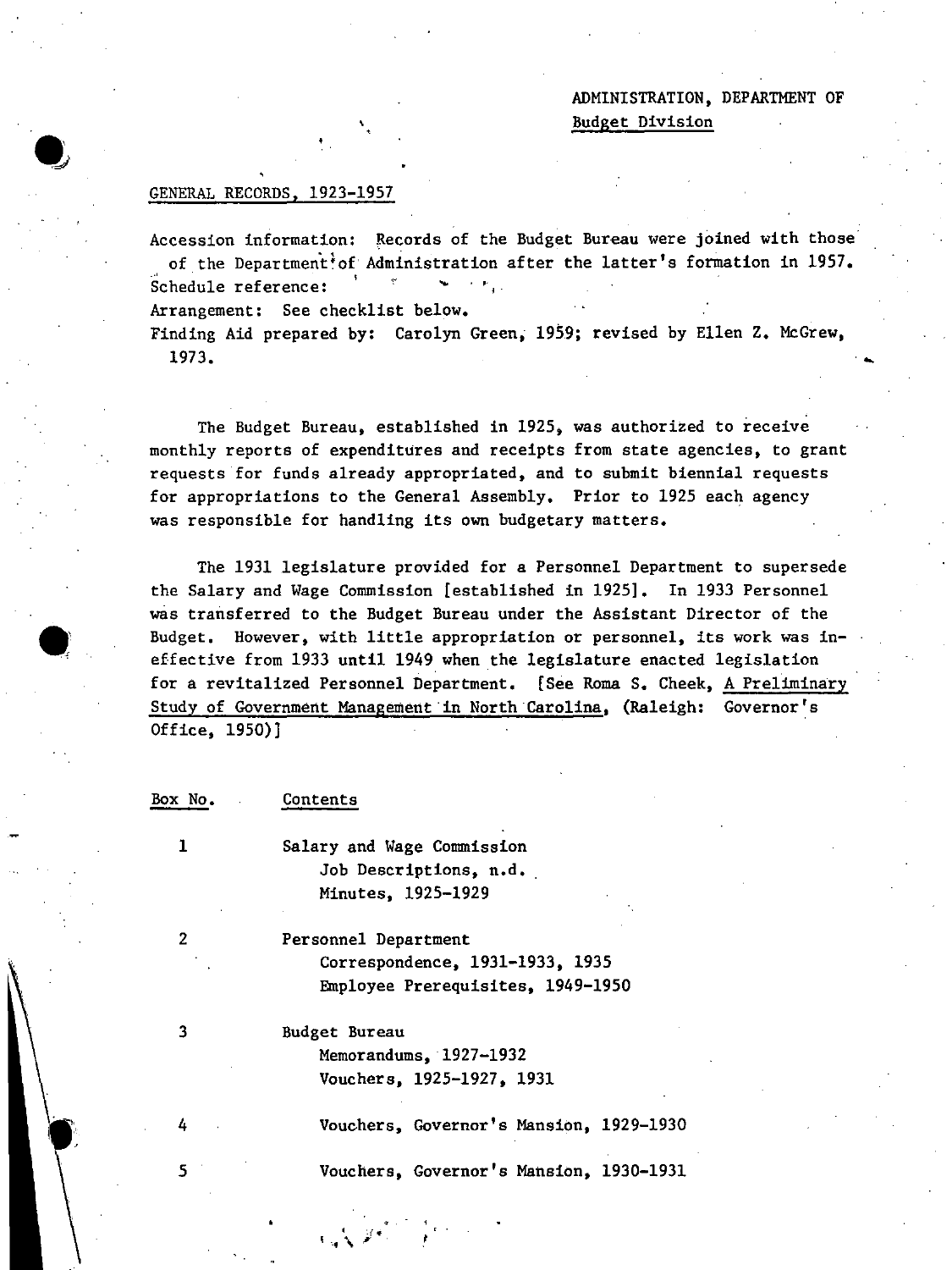# ADMINISTRATION, DEPARTMENT OF . 'Budget Division

# GENERAL RECORDS, 1923-1957 (Cont'd)

Box No •. Contents

~'

, .

6

·7

•

 $\ddot{\cdot}$ 

Correspondence, Reports, etc., 1942, 1946-1949 Minutes, Joint Appropriations Committee, 1947

 $\mathbf{F} = \begin{bmatrix} 1 & 0 & 0 \\ 0 & 0 & 0 \\ 0 & 0 & 0 \end{bmatrix}$ 

Miscellaneous

Audit, Moore County; Moore County School Board, 1923 Records, State Dry Cleaners Commission, 1936-1938